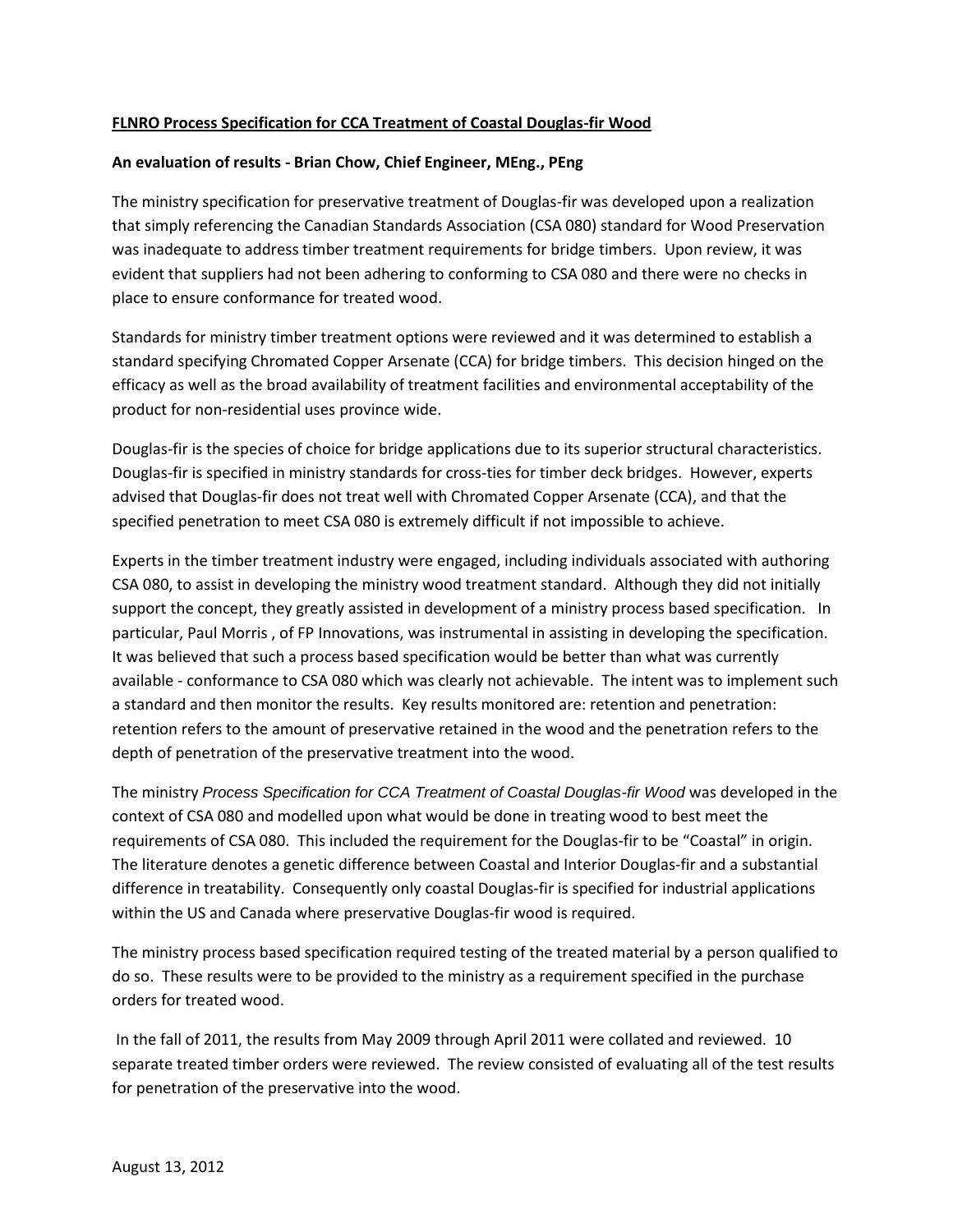In review of the data, one order clearly stood out for poor penetration results (100% less than 10mm; 3 mm penetration for 80% greater than), being much lower than any of the other remaining data sets, and was extracted as an outlier from the evaluation data set. The only documentation received indicates that the wood used was interior Coastal Douglas-fir (not Coastal Douglas-fir). The poor results would be consistent with Interior Douglas-fir being supplied.



The data for all of the remaining orders (9) were collated into a single data set of (428 measurements) and the frequency of depth of penetration plotted against depth of penetration. This was done to compare against requirements of CSA 080 which specifies a required percentage of penetration exceedance.

The results show that 80% of samples achieved a penetration result of 10mm or greater and 60% achieved over 13mm. The least amount of penetration achieved was 5mm.